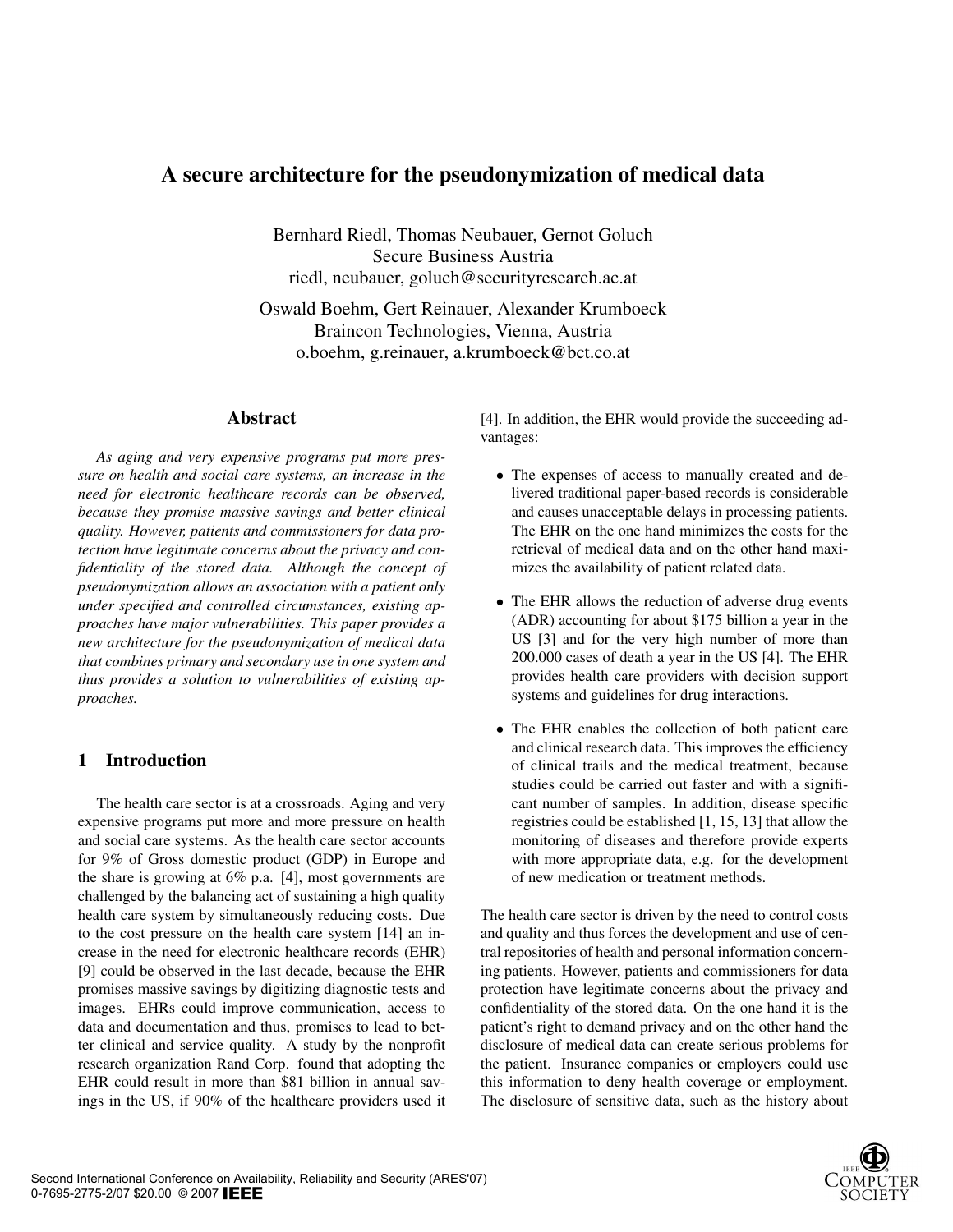substance abuse or HIV infection, could result in discrimination or harassment. The discussion of privacy is one of the fundamental issues in health care today and a trade-off between the patient's need for privacy as well as the society's needs to improve efficiency and reduce costs of the health care system. These concerns raise the need for data storage that guarantees data privacy and keeps the access to health data under strict control of the patient. Pseudonymity is an approach that provides a form of traceable anonymity and requires legal, organizational or technical procedures, consequently the association can only be accomplished under specified and controlled circumstances. A pseudonymous record or transaction is one that cannot – in the ordinary course of events – be associated with a particular individual [19]. Existing approaches for pseudonymization [13, 12, 20] have several drawbacks that pose a major threat to the privacy and confidentiality of stored patient data. Others have not yet been realized for the field of patient related privacy issues [2, 5, 6, 7].

In this paper, we propose a new architecture for the pseudonymization of medical data that provides the following contributions:

- Our architecture allows the authorization of other persons, such as health care providers or relatives, to access defined data of the EHR on encryption level. This is the most secure state-of-the-art authorization technology as alternative approaches, e.g. role-based access models [17, 23], may be compromised.
- We provide a backup mechanism that allows to recover the access to the health care records if the security token carrying the keys (e.g. a smartcard) is lost or stolen. Without using such a fall-back method, the link between the patient's identification and his medical data would be lost forever.
- To gain unobservability in data, our approach eliminates data profiling by using different pseudonyms for every anamnesis case and the possibility to only establish a link by knowing a certain key which is used to calculate a certain pseudonym.
- Secondary use without the option to establish a link between the patient and her data by anyone that was not the patient or authorized by the patient.

Moreover, compared to existing approaches, our concept does not depend on a patient list, which reflects the association between the patient's identification and medical data or a breakable algorithm, because both pose a weak point of any architecture. Instead, we based our architecture on a layered or hull structure. To get access to a certain key, which can be used to generate a pseudonym every user has to conduct different encryption and decryption operations.

As long as the patient keeps her keys secure, it is not possible to associate a certain patient with her medical data.

#### 2 Background

Todays health care systems have to face a trade-off between patient's privacy and the need for data access of other stakeholders. The "Healthcare Team", as Jamens Pope called all people providing medical services for a patient [14], needs access to the patient's data to do their job. This is called primary use of data. In this context, the electronic health record (EHR) that allows to store patient data in a centralized system, would be a cost-reducing and qualityimproving factor for the health care sector. Furthermore, research institutions could get access to the data for developing new medical treatment or conducting long-time studies without compromising the patients' privacy. Their output, gained by the secondary use of medical data, would be a further cost-decreasing factor for the health care system. Another group of stakeholders represent social insurance companies that are interested in gaining unrestricted access to the patient's medical data. It is obvious that using the EHR could save time and therefore money by handling data more efficiently. Moreover, the quality of services could be improved by giving the option of comparing actual data with historical information.

However, as a centralized system holding sensible data is an interesting target for attackers, it is necessary to provide security for the information in the system and protect the privacy of the participants, even if the system has been compromised. Privacy can be gained in a two-step-process. First of all, it is necessary to identify all information that can be uniquely associated with a certain person. In the next step this identification data is separated from the remaining medical data. In other words, this means that every patient's data is divided into three groups: (a) the identification data, like the name, a social insurance number or the address, which we separate from (b) an entry in the medical database for every anamnesis and (c) a special case of medical data, the emergency data, like the blood-group or everyday medication. The next paragraphs present an overview of known approaches used for providing patients' privacy.

The first technique we want to mention is anonymization, which is the removal of the identifier from the data. In the medical case it means deleting the patient's identification data and leaving the anamnesis data [16, 11, 21] for secondary use. As this approach does not establish a link between the anonymized data and its associated individual, it is the most secure way for granting privacy [16, 11, 21]. Although this approach is often used in research projects due to its simplicity, it has the major drawback that patients cannot be informed about actual findings of a certain study (such as new developed medical treatment or major changes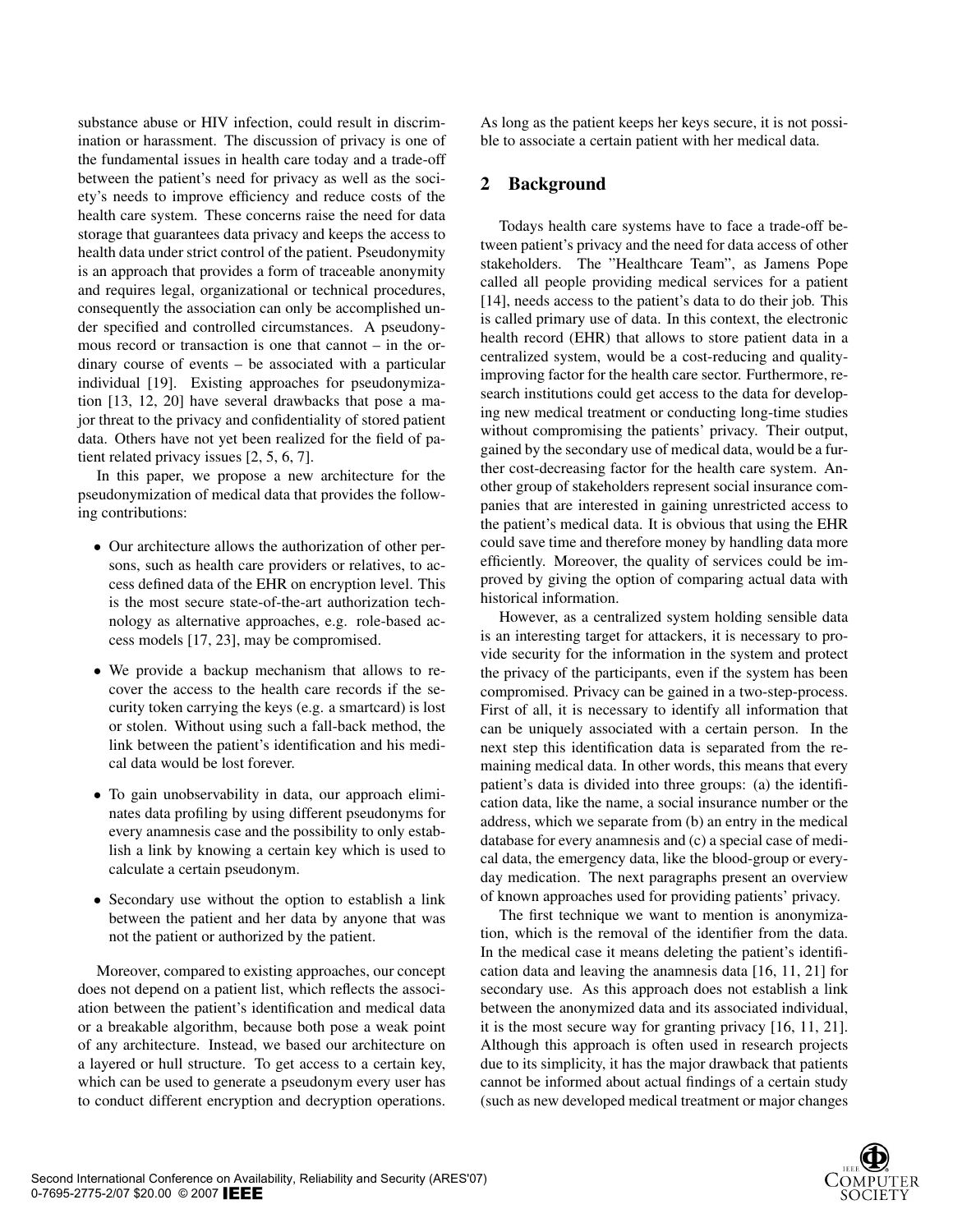in the healing progress). A technique similar to anonymization is called depersonalization, which means the removal of as much information as needed to conceal the identity of a patient [16].

Another approach for granting privacy issues is called pseudonymization. In Greek a pseudonym is a false name, used for example by authors which do not want to share their identity. In the field of information engineering it means a technique where identification data is transformed into a and afterwards replaced by a specifier which can not be associated with the identification data without knowing a certain secret. Algorithms for calculating the pseudonym can be based on encrypting or hashing techniques [8]. If the latter is applied, the only way of assuring reversibility is to store a list where all pseudonyms are kept [13, 12, 2, 5]. The usage of a list is a weak point in the architecture of existing systems for pseudonymization, because if an attacker gains access to this list, he is able to establish a link between the identification data and the medical data of a specific patient. Encryption provides a more secure alternative for building pseudonyms. For using encryption with a symmetric algorithm, a secret key, for the asymmetric alternative a key-pair (secret or private key/public key), is needed. Either way it is necessary to assure secure storage of the secret key. As the applied keys may be stored on security tokens, such as smartcards, which can be lost, stolen, destroyed or compromised, there is a need for backup mechanisms that allow restoring the key, e.g. by sharing the secret key with other persons or systems (cf. [12, 13, 20, 2, 5]. Otherwise, if the patient is not in possession of his key anymore, the medical data is lost forever, because the pseudonym cannot be reversed anymore.

Existing approaches for the pseudonymization of medical data can be differentiated by a) the way the pseudonym is created and shared, b) the security techniques that are used and c) by the owner of the secret. Pommerening et al. [13, 12] propose an architecture for the pseudonymization by using a two-staged process. First of all, the patient's identification data is transformed by an algorithm, called PID service, into a unique patient identifier. Secondly, the pseudonym is generated by encrypting this ID with a symmetric key. If there is the need to unveil the pseudonym, a) the system decrypts the pseudonym and uses the gained input to b) calculate the identification data with the usage of the PID service. Another option is to store the output of the PID service and the original identification data in a patient list. Both only slightly different approaches offer the possibility to an attacker to gain illegal access to the algorithm or the patient list by compromising the system, e.g. by a social engineering attack [22, 10] on persons with an administrative role in the system. Statistics show that half of the attacks on a system are conducted or supported by insiders. Hence, on the one hand an attacker could break

into the system by taking possession of the patient list or by gaining illegal access to the PID service. On the other hand an attacker could bribe an insider to sell the secret of the patient list or enable illegal access to the PID service.

A similar architecture was proposed in a patent by Thielscher et al. [20]. Their system is set up by security tokens on smartcards. The options to calculate the pseudonyms are a) with a patient's smartcard alone or b) with the combination of a patient's and a health care provider's smartcard. In the case of lost or stolen smartcards, these security tokens can be replaced by the usage of a patient list, which is stored offline. In other words, their concept is to operate a pseudonymization server without a network connection. This approach assures better security, but an attacker could still gain illegal physical access to the server or conduct a social engineering attack. Moreover, the pseudonymization server has to be updated regularly with new or changed data in order to issue new smartcards. The procedure of transporting data via other channels than a network, for example dvd-rom or a mobile hard disk is slow and more expensive, because it needs a person or a machine to conduct this work. From a security view, the approach of Thielscher et al. protects the privacy of a certain patient better compared to the approach of Pommerening et al., because an attacker has no possibility to break inside the patient list from outside, but the system is still compromisable. Within the upcoming section, we propose a new architecture for protecting the privacy of medical data, which solves the problems of the architectures mentioned above.

#### 3 Pseudonymization Architecture

The goal of our architecture is to gain the optimal tradeoff between maximum security on the one hand and usability and performance on the other hand. Although we do not rely on a patient list inside the system, we still provide a mechanism for recovering lost or destroyed keys. Moreover, basing the authorization on encryption techniques allows us to avoid profiling of data. Firstly we want to outline the roles and components in our architecture. We continue with a presentation of the design principles and security methods we applied.

Our architecture (cf. Figure 1) consists of the following roles and components:

- A central system (e.g. server, etc.) ( $St$ ) which provides access to a central storage which itself is divided (e.g. logical, physical) into two separate storage systems (e.g. databases, etc.), where one is related to identification data  $(AID)$  and the other one is related to data, which should be pseudonymized  $(PMD)$  as well as the associated pseudonym  $PSN$ ,
- a central logic  $(Lo)$  that provides an interface between

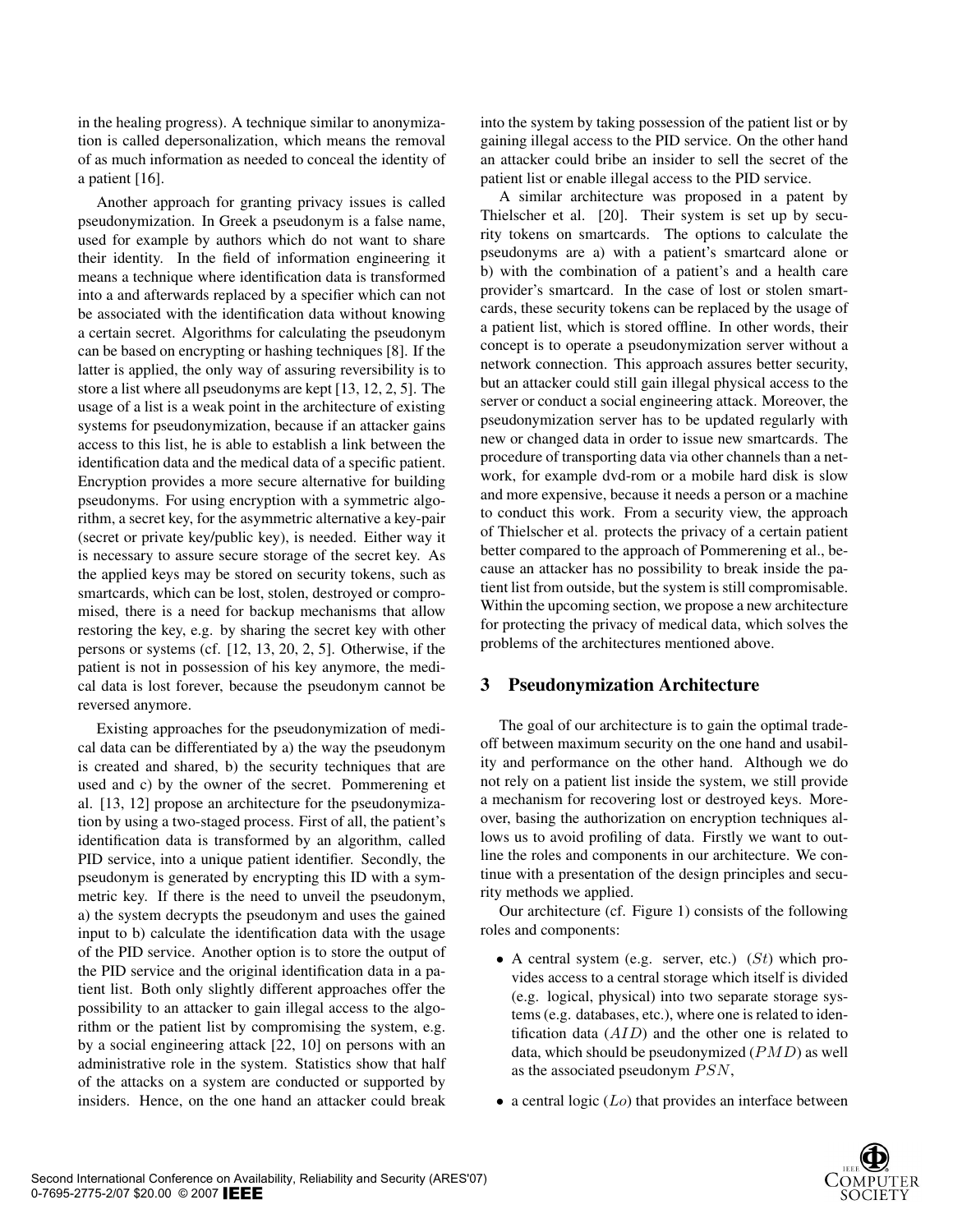

**Figure 1. Architecture**

the central storage and the clients for the purpose of saving and loading the data,

- the patient  $(A)$  who has full access to the  $AID$  and PMD on the central system via the central logic by using a security token (e.g. smartcard with a PIN, etc.),
- the relative  $(B)$  who shares the identification data with a specific patient and therefore has the same rights by default (can be changed by a role based access model),
- the health care provider  $(C)$  who shares one or more entries in the pseudonymized database with the patient,
- the research lab  $(R)$  that just has access to the  $PMD$ on the server system via the central logic for the purpose of analysis needed for improving the efficiency of clinical trails, the medical treatment, or medication and
- the operator(-team)  $(O)$  which may hold secrets on behalf of the system. In other words this role assures that if a patient loses or destroys his smartcard, the access to the system can be restored by a team of operators.

The architecture is based on a layered model with a minimum of three security-hulls representing the authorization mechanism (cf. Figure 2). Every hull includes one or more different symmetric keys or asymmetric key pairs. A key  $K_N$  of a certain hull  $H_N$  is encrypted with a key  $K_{N+1}$  of the hull  $H_{N+1}$  enveloping hull  $K_N$ . We identify each entry PMD in the database, which represents the concealed data hull, by the usage of a pseudonym  $PSN$ , which is calculated based on the most inner key, for example by using this key for encrypting several defined attributes of the patient's identification data. To establish a link for a certain patient and an entry in the concealed hull, a patient, or a system on behalf of the patient, conducts the suceeding operations.

The user starts by authenticating against her most outer hull key, for example by entering a pin to authenticate against a smartcard. The key of the authentication layer, which is, in our example, stored on a smartcard, can be used to decrypt the encrypted secret key  $K_A$ , in the next inner hull, the user permissions hull. After gaining access to  $K_A$  the patient selects an anamnesis and decrypts the key which is related to the selected anamnesis and is able to establish a link to the data by calculating the pseudonym again.

As it is necessary to authorize different stakeholders to access all or portions of the data, we propose the possibility of sharing pseudonyms. Exemplarily a patient is able to authorize a health care provider  $C$  to access a certain anamnesis by sharing the pseudonymization key. Moreover, we offer the option to grant a person, for example a relative, access to all of the data by sharing the secret key  $K_A$  of the user permissions hull.





In the next section we provide a detailed view of the functions and permissions of the different roles in our architecture and expose possible attacking scenarios.

#### 3.1 Authorization on Encryption Level

As role-based access models can be compromised [17, 23] we implemented all major parts of the system (e.g. the authorization techniques) on encryption level. In other words authorization is given by sharing certain keys between users in the inner hull/user permissions layer and revoked by deleting or changing them. Every user possesses a security token (e.g. smart-card), where the outer key pair is located. After authenticating against the system, the Logic transfers the encrypted inner public key of a certain user to the user, who decrypts this key with her outer private key.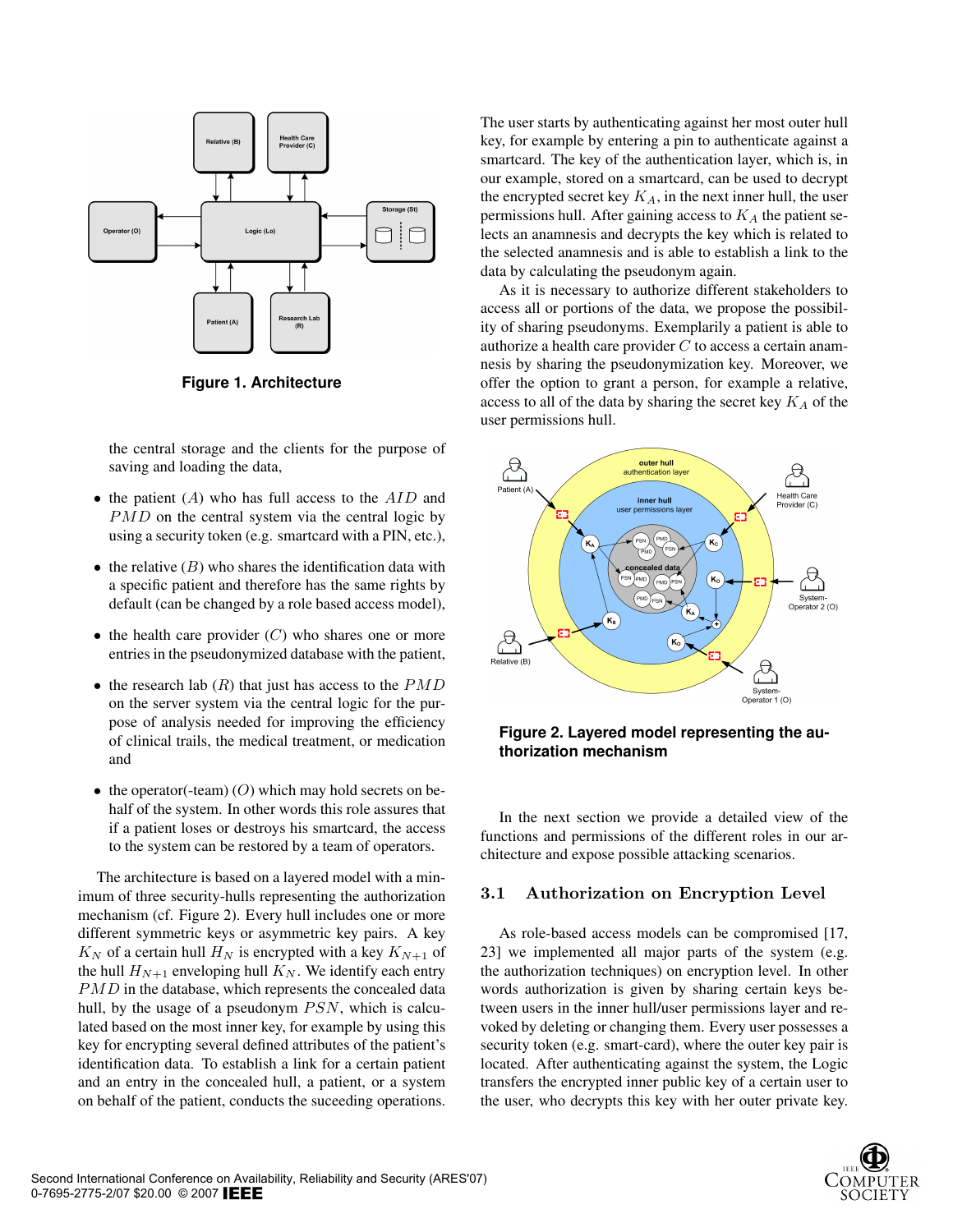Afterwards it is possible to access every secret which has been encrypted before with the inner public key. Moreover, at this point of time there are several other keys in the system which can be accessed by the user. This assures that no attacker can commit for instance a buffer-overflow or an elevation of privileges attack to benefit of a security flaw [17, 23].

It is still possible to share given keys with other users without the notice of the user which gave the original permission to share a certain key. Hence, it is necessary to share complete keys, which also means full access to a secret with as little users as possible. Moreover, shared secrets should be divided between more persons which have to act together to unveil a certain secret, to minimize the risk of misuse. In our architecture, the inner key pair of a patient may be shared with other users to allow, e.g. a relative, a custodian or nursing stuff access to the patient's data. Furthermore, this concept allows to assure, in case of a lost or destroyed outer key pair, that the secrets inside are still restorable. If for example a patient loses her smartcard, there would be no possibility to gain access to her pseudonyms again and the data would not be accessible any more. If desired by the patient, her inner key pair can be shared with one or more users she defines which have full access to the secret.

We define a number of n operators with  $k$  operators owning a share to unveil the secret key of a certain user. The association between the operators is first encrypted with the logic key and afterwards encrypted with the operators inner public key. Hence, the operator, who was randomly assigned to a certain user, herself does not know the association to a specific user, unless she knows the logic key. Moreover, no operator knows who her counterparts are. On the other hand this information is hidden from the system, too, as long as the operators do not use their private keys to decrypt the association.

To assure maximum security, we base our technique to share keys with the operator-team on the threshold scheme by Shamir to share secrets securely [18]. In a scenario with three operators holding shares for a secret and a minimum of two have to act together to access the secret, an attacker, maybe a compromised operator who wants to get access to users data, needs to convince in worst case  $n - 1$  other operators and take possession of the logic key, to commit a successful attack. This method is not 100% secure, though it can be considered safe in our opinion. As an enhancement on the organizational level, there is still the possibility to use different offices for the operators to prevent arrangements between the operators.

As pseudonyms are generated by encrypting the identification data of a certain patient, the usage of the same keys for encryption of identification data leads to the building of the same pseudonyms. Hence, if pseudonyms are used too

often, the risk of profiling arises. Within the upcoming section, we deal with the issue and explain the possible options to introduce countermeasures.

#### 3.2 Unobservability

One vital point of our system is that the data itself does not have to be encrypted. We assure privacy by securing the link between the patient's identification data and her anamnesis data with the encryption of her identification data with a pseudonymization key. It is possible to share all pseudonymization keys, which are located in the most inner hull, as well. For example to authorize a health care provider, a certain user may decrypt one of her pseudonymization keys and encrypt it with the inner public key of the mentioned health care provider. A pseudonymization key can be used for  $n$  times or a time period  $t$ , which could be the interval of the diagnose until the healing of a disease. If the usage already extends  $n \text{ or } t$ has elapsed, the system provides a new key to every participant. As the key can be passed on without notice of the data owner (the patient)  $n$  can also be set to 1 and in that case the system issues a key separately for every instance and every dataset.

The latter approach eliminates data profiling completely, because it is not possible to establish a connection between more pseudonyms and therefore avoids the possibility of guessing the identity of a certain user by combining more data sets together, because there is no concealed association. Hence, if health care providers store only anamnesis data which cannot be related to a certain patient, in other words any attribute which could be associated with a patient would be stored with the identification data and not with the anamnesis data, unobservability is guaranteed, because every anamnesis dataset has one pseudonym for one user or more different pseudonyms for every user that has access to that certain dataset. It is only possible to build these pseudonyms by knowing the pseudonymization key and in order to know the keys one has to be authorized. This approach uses more storage space and cpu time, but as in most security-related architectures this represents the trade-off between security and usability regarding the performance. If pseudonymization keys are not shared between different users, there is also a secure option to revoke authorization, even without the notice of the user who shares a secret. This can be done by deleting the pseudonym in the specific anamnesis dataset, because the encryption of the patient's identification data with the revoked pseudonymization key leads to a pseudonym which is not associated with a dataset any more. Hence, the patient is in full control of the data.

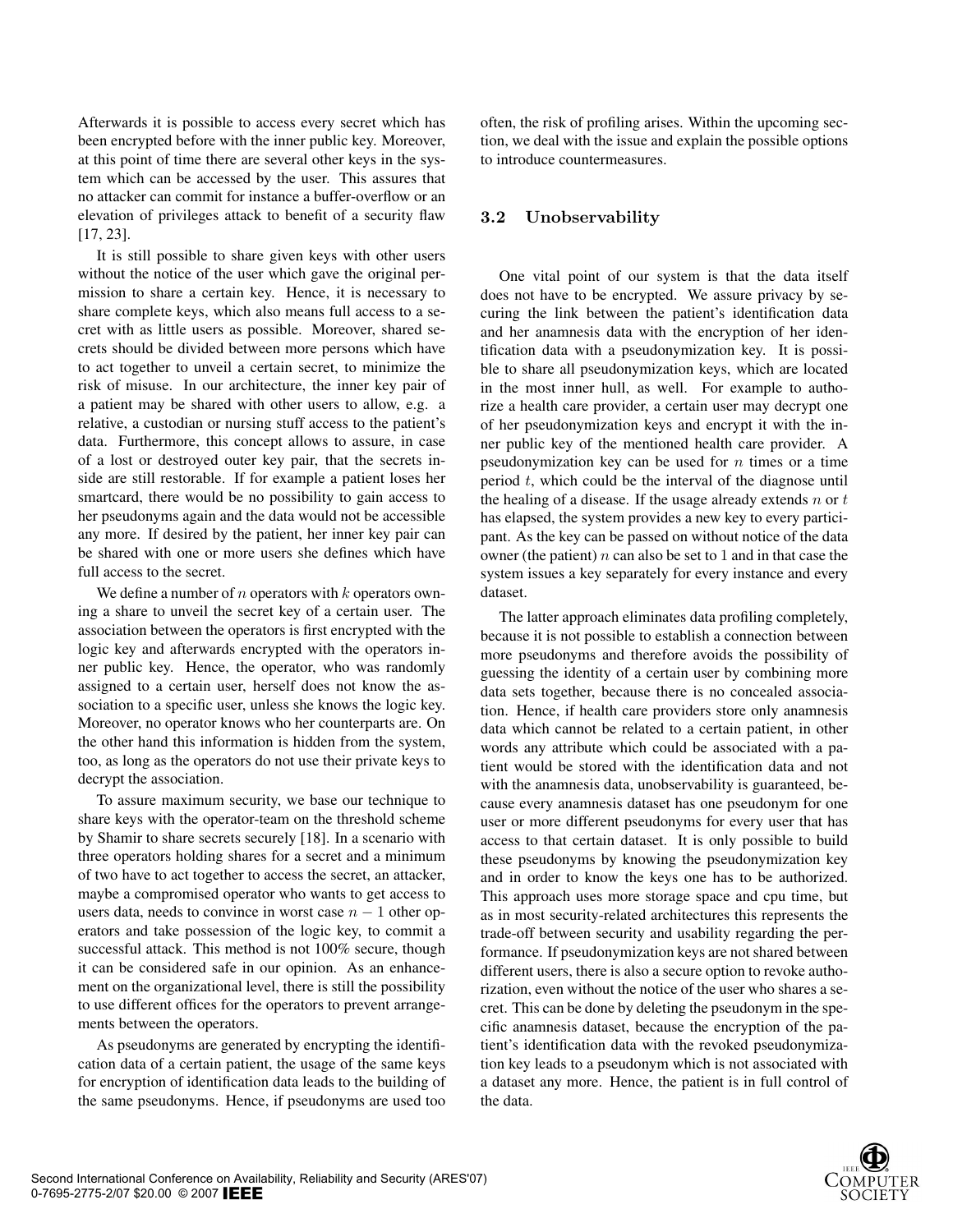## 4 Conclusion

The 'Healthcare Team' needs access to different portions of information of a patient. It is our goal to introduce a new type of an EHR architecture to combine primary and secondary use of medical data with the most efficient degree of security. Our solution provides an approach to reuse medical data in research institutions with the option to inform the patient about results, follow-up studies or evolved medical treatment. Moreover, we assure that even if an attacker is in possession of the whole database, it is not possible to establish a link between a specific patient's identification and her medical data without the usage of the patient's or another authorized person's security token.

Moreover, our solution enables that patient to authorize other persons, for instance a health care provider for a second opinion or relatives. The proposed system grants that the patient remains in full control of her data as she can revoke a given authorization without the other person's attendance. Hence, she is able to decide to which information each individual or organization has access. Furthermore, we introduced the concept of a hull structure that allows to exchange keys in different hulls independently from one another. As a result, keys on security tokens or inside the system can be replaced easily, e.g. if state-of-the-art evolves and new techniques should be adopted. Another contribution of our approach is that we include a secure backup mechanism. This fall-back mechanism can be set-up by administrative persons inside the system or defined persons outside the system, for example a relative. These persons share the patient's secret to assure the redundancy of possible lost or destroyed security tokens and therefore avoid the risk of lost data. If operators hold the secret on behalf of the user, we apply the four-eyes-principle and segregation of duties in our approach.

Within the next months, we plan to publish the details concerning our architecture, as presented in our pending patent, including case studies and a prototype. To detail the authorization technique, we will propose an additional rolebased access model which will reflect the tailored needs of the specific stakeholders, which could not be represented by the authentication on encryption approach. This will decrease the possibility of frauds which may occur, if shared secrets are distributed to other person without the notice of the patient.

#### Acknowledgment

This work was performed at Secure Business Austria, a competence center that is funded by the Austrian Federal Ministry of Economics and Labor (BMWA) as well as by the provincial government of Vienna.

#### References

- [1] The Austrian Cancer Register.
- [2] J. Biskup and U. Flegel. Transaction-based pseudonyms in audit data for privacy respecting intrusion detection. In *RAID '00: Proceedings of the Third International Workshop on Recent Advances in Intrusion Detection*, pages 28–48, London, UK, 2000. Springer-Verlag.
- [3] F. R. Ernst and A. J. Grizzle. Drug-related morbidity and mortality: Updating the cost-of-illness model. Technical report, 1995.
- [4] F. R. Ernst and A. J. Grizzle. Drug-related morbidity and mortality: Updating the cost-of-illness model. Technical report, 2001.
- [5] U. Flegel. Pseudonymizing unix log files. In *InfraSec '02: Proceedings of the International Conference on Infrastructure Security*, pages 162–179, London, UK, 2002. Springer-Verlag.
- [6] O. Jorns, S. Bessler, and R. Pailer. An efficient mechanism to ensure location privacy in telecom service applications. In *Net-Con 2004, Mallorca, Spain*, 2004.
- [7] O. Jorns, O. Jung, J. Gross, and S. Bessler. A privacy enhancement mechanism for location based service architectures using transaction pseudonyms. In *2nd International Conference on Trust, Privacy, and Security in Digital Business, Copenhagen, Denmark*, 2005.
- [8] A. Lysyanskaya, R. L. Rivest, A. Sahai, and S. Wolf. Pseudonym systems. In *Proceedings of the Sixth Annual Workshop on Selected Areas in Cryptography (SAC '99)*.
- [9] S. Maerkle, K. Koechy, R. Tschirley, and H. U. Lemke. The PREPaRe system – Patient Oriented Access to the Personal Electronic Medical Record. In *CARS 2001 Computer Assisted Radiology and Surgery, H.U. Lemke, et al. (Eds.), Excerpta Medica International Congress Series, Elsevier, Amsterdam, Netherlands*, pages 849–854, 2001.
- [10] K. Maris. The Human Factor, 2005.
- [11] A. Pfitzmann and M. Koehntopp. Anonymity, Unlinkability, Unobservability, Pseudonymity, and Identity Management A Consolidated Proposal for Terminology. In *Lecture Notes in Computer Science*. Springer Berlin / Heidelberg, 2005.
- [12] K. Pommerening. Medical Requirements for Data Protection. In *IFIP Congress, Vol. 2*, pages 533–540, 1994.
- [13] K. Pommerening and M. Reng. Secondary use of the Electronic Health Record via pseudonymisation. *Medical Care Compunetics 1*, -:441–446, 2004.
- [14] J. Pope. Implementing EHRs requires a shift in thinking. PHRs–the building blocks of EHRs–may be the quickest path to the fulfillment of disease management. *Health Management Technology*, 27(6):24,26,120, 2006.
- [15] J. Powell and I. Buchan. Electronic Health Records Should Support Clinical Research. *Journal of Medical Internet Research*, 7:e4, 2005.
- [16] A. Rector, J. Rogers, A. Taweel, D. Ingram, D. Kalra, J. Milan, P. Singleton, R. Gaizauskas, M. Hepple, D. Scott, and R. Power. Clef - joining up healthcare with clinical and postgenomic research, 2003.
- [17] R. Russell, D. Kaminsky, R. F. Puppy, J. Grand, D. Ahmad, H. Flynn, I. Dubrawsky, S. W. Manzuik, and R. Permeh. *Hack Proofing Your Network (Second Edition)*. Syngress Publishing, 2002.